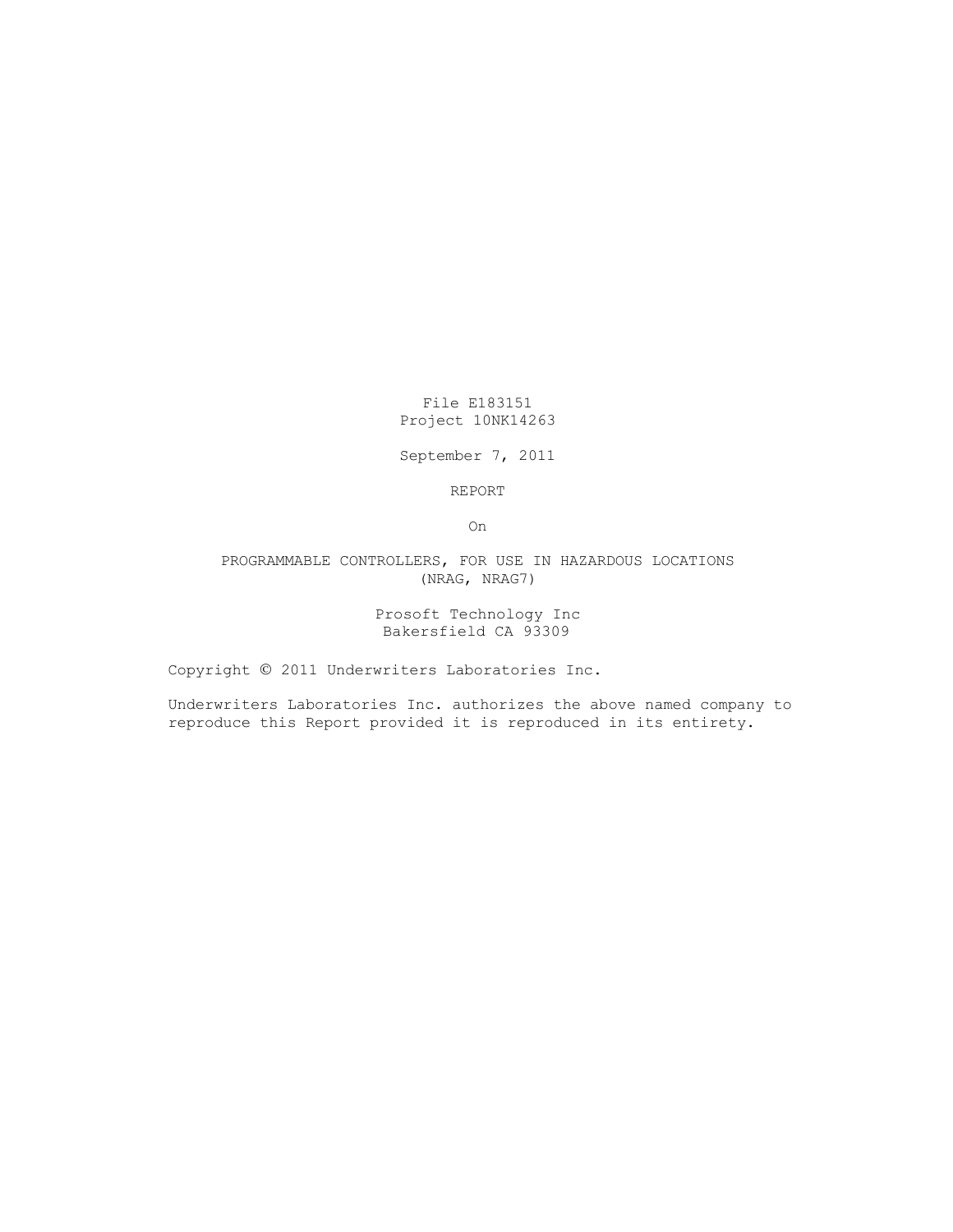| File E183151 | Vol. 1 | Sec. 13    | Page 1 | Issued: 2011-09-07  |
|--------------|--------|------------|--------|---------------------|
|              |        | and Report |        | Revised: 2016-06-30 |

DESCRIPTION

PRODUCT COVERED:

\*USL, CNL – Industrial gateways for use in Class I, Division 2, Groups A, B, C and D Hazardous Locations.

Models:

PLX81-MNET-61850, PLX82-MNET-61850, PLX81-EIP-61850, PLX82- EIP-61850**, PLX82-EIP-PNC, PLX82-MBTCP-PNC, PLX81-EIP-CCLNK, PLX81-MBTCP-CCLNK, PLX81-EIP-PBM, PLX81-MBTCP-PBM, PLX81- EIP-PBS, PLX81-MBTCP-PBS, PLX82-EIP-ECATM, PLX82-MBTCP-ECATM, PLX82-EIP-ECATS, PLX82-MBTCP-ECATS, PLX81-EIP-CAN, PLX81-MBTCP-CAN.**

## GENERAL:

These devices are open-type devices intended for installation in an ultimate enclosure **that requires a tool to open**.

## RATINGS:

Input Electrical:

| Model                                                                                                                                                                                                                                                                                                     | Electrical Rating              |
|-----------------------------------------------------------------------------------------------------------------------------------------------------------------------------------------------------------------------------------------------------------------------------------------------------------|--------------------------------|
| *PLX81-MNET-61850,<br>PLX82-MNET-61850,<br>PLX81-EIP-61850,<br>PLX82-EIP-61850                                                                                                                                                                                                                            | 10-32 VDC, 500 mA, Class 2     |
| PLX82-EIP-PNC, PLX82-<br>EIP-PNC, PLX82-MBTCP-<br>PNC, PLX81-EIP-CCLNK,<br>PLX81-MBTCP-CCLNK,<br>PLX81-EIP-PBM, PLX81-<br>MBTCP-PBM, PLX81-EIP-<br>PBS, PLX81-MBTCP-PBS,<br>PLX82-EIP-ECATM,<br>PLX82-MBTCP-ECATM,<br>PLX82-EIP-ECATS,<br>PLX82-MBTCP-ECATS,<br>PLX81-EIP-CAN, PLX81-<br><b>MBTCP-CAN</b> | 10-36 VDC, 610 mA max, Class 2 |

Surrounding Air Temperature Range:

|                                                                                                    | Surrounding                        |
|----------------------------------------------------------------------------------------------------|------------------------------------|
| <b>Model</b>                                                                                       | Temperature Range                  |
| PLX81-MNET-61850, PLX82-MNET-61850, PLX81-EIP-61850,                                               | $0^{\circ}$ C to +60 $^{\circ}$ C  |
| PLX82-EIP-61850                                                                                    |                                    |
| PLX82-EIP-PNC, PLX82-EIP-PNC, PLX82-MBTCP-PNC,<br><b>PLX82-</b>                                    |                                    |
| EIP-ECATM, PLX82-MBTCP-ECATM, PLX82-EIP-ECATS, PLX82-<br>MBTCP-ECATS,                              | $0^{\circ}$ C to $+50^{\circ}$ C   |
| PLX81-EIP-CCLNK, PLX81-MBTCP-CCLNK                                                                 | $0^{\circ}$ C to $+40^{\circ}$ C   |
|                                                                                                    |                                    |
| PLX81-EIP-PBM, PLX81-MBTCP-PBM, PLX81-EIP-PBS, PLX81-<br>MBTCP-PBS, PLX81-EIP-CAN, PLX81-MBTCP-CAN | $-20^{\circ}$ C to $+50^{\circ}$ C |
|                                                                                                    |                                    |

Temperature Code – T5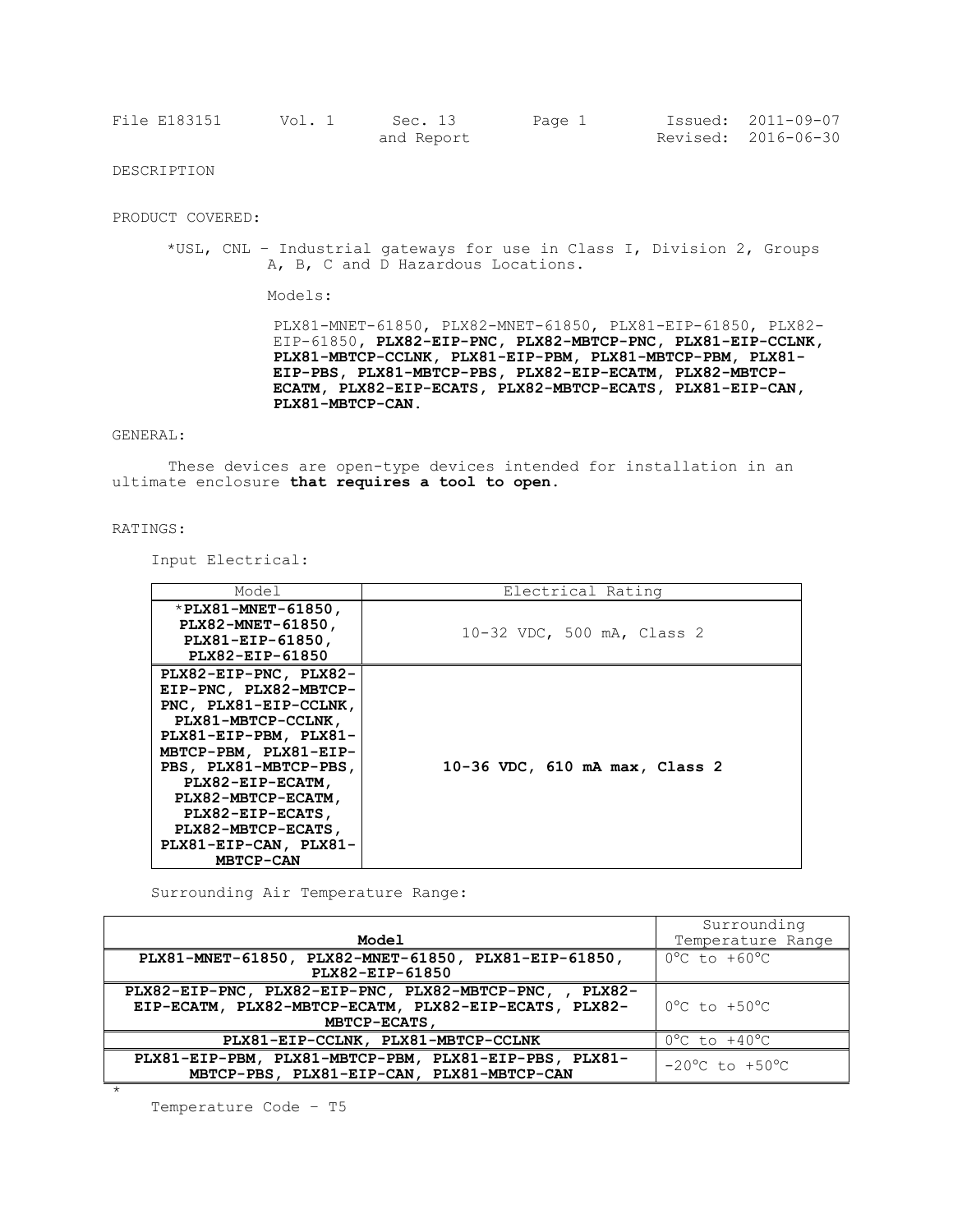| File E183151 | Vol. 1 | Sec. 13    | Page 1A | Issued: 2011-09-07 |
|--------------|--------|------------|---------|--------------------|
|              |        | and Report |         | New: 2016-06-30    |

TECHNICAL CONSIDERATIONS (NOT FOR FIELD REPRESENTATIVE'S USE):

Products designated USL have been investigated using requirements contained in:

\*ANSI/ISA 12.12.01-**2015, Issued 2015-08-21** Nonincendive Electrical Equipment for Use in Class I and II, Division 2 and Class III, Division 1 and 2 Hazardous (Classified) Location.

UL 508, Industrial Control Equipment, Seventeenth Edition, with revisions through and including July 11, 2005.

Products designated CNL have been investigated using equipments contained in:

\*CSA C22.2 No. 213-**15, Issued 2015-08-21**, Non-incendive Control Equipment for Use in Class I, Division 2 Hazardous Locations.

CSA C22.2 No. 142-M1987, Process Control Equipment.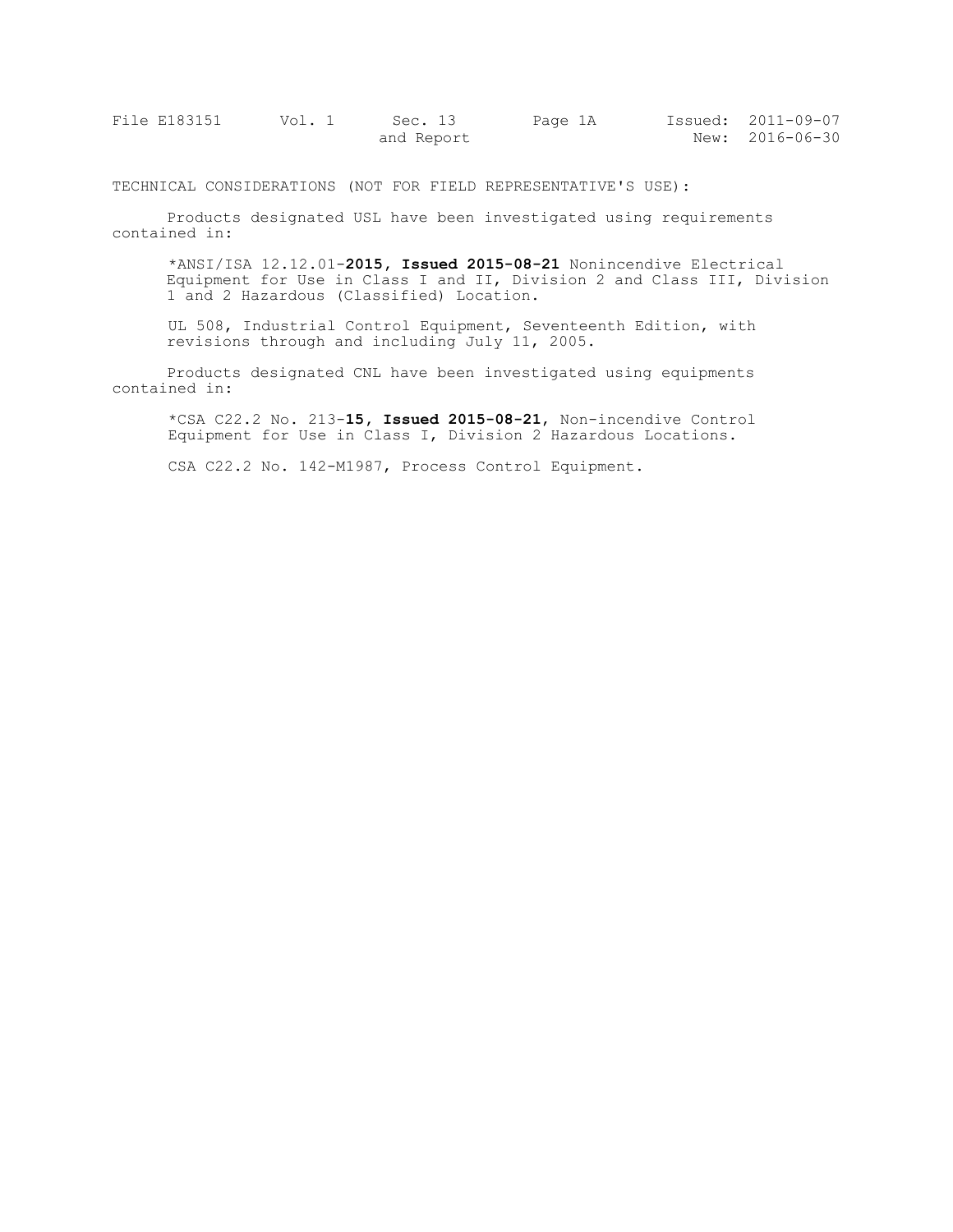| File E183151 | Vol. 1 | Sec. 13    | Page 2 | Issued: 2011-09-07  |
|--------------|--------|------------|--------|---------------------|
|              |        | and Report |        | Revised: 2016-06-30 |

CONSTRUCTION DETAILS:

General – Devices shall be constructed in accordance with the following description.

Tolerances – Unless specified otherwise, all dimensions are nominal.

Connectors – All used connectors are described in the Description area of the Report. Connectors not described are not to be used in the construction of the Models evaluated.

Make/Break Components - All make and break components are either in nonincendive circuits or are considered as non-arcing components as described.

Corrosion Protection – All metallic parts of the device are suitably plated, painted or otherwise protected against corrosion.

Spacings – Spacings are not required between uninsulated live parts to ground since device is powered by a class 2 source, per Table 32.0.

Printed Wiring Boards –R/C (ZPMV2), rated V-2 minimum and suitable for direct support with a temperature rating of 105°C minimum.

Fuses – There are no fuses.

Model Difference – Model series PLX81 contains a single CPU board. Model Series PLX82 utilizes the same CPU board as PLX81, but also contains an additional Ethernet Board. Suffix designations –MNET and –EIP for both PLX81 and PLX82 is defined by software versions only.

Summary of Figures and Illustrations - The following Figures and Illustrations are included in this Report.

| Fig.<br>No.    | Ill.<br>No. | Drawing.<br>No. | Rev. | Date | Description                           |  |  |
|----------------|-------------|-----------------|------|------|---------------------------------------|--|--|
|                |             |                 |      |      | PLX82-MNET-61850 External View - Top  |  |  |
| $\mathcal{L}$  |             |                 |      |      | PLX82-MNET-61850 External View -      |  |  |
|                |             |                 |      |      | Bottom                                |  |  |
| 3              |             |                 |      |      | PLX82-MNET-61850 Internal View -      |  |  |
|                |             |                 |      |      | General                               |  |  |
| 4              |             |                 |      |      | PLX81/PLX82 - CPU Board - Top         |  |  |
| 5              |             |                 |      |      | PLX81/PLX82 - CPU Board - Bottom      |  |  |
| 6              |             |                 |      |      | PLX82 - Ethernet Board - Top          |  |  |
| $\overline{7}$ |             |                 |      |      | PLX82 - Ethernet Board - Bottom       |  |  |
| $8 - 11$       |             |                 |      |      | PLX82-EIP-PNC                         |  |  |
|                |             |                 |      |      | CPU Board Schematic (PLX81 and PLX82) |  |  |
|                | 2           |                 |      |      | Ethernet Board Schematic (PLX82)      |  |  |
|                | 3           |                 |      |      | PLX82-EIP-PNC Schematic Main Board    |  |  |
|                | 4           |                 |      |      | PLX82-EIP-PNC Schematic Daughter Card |  |  |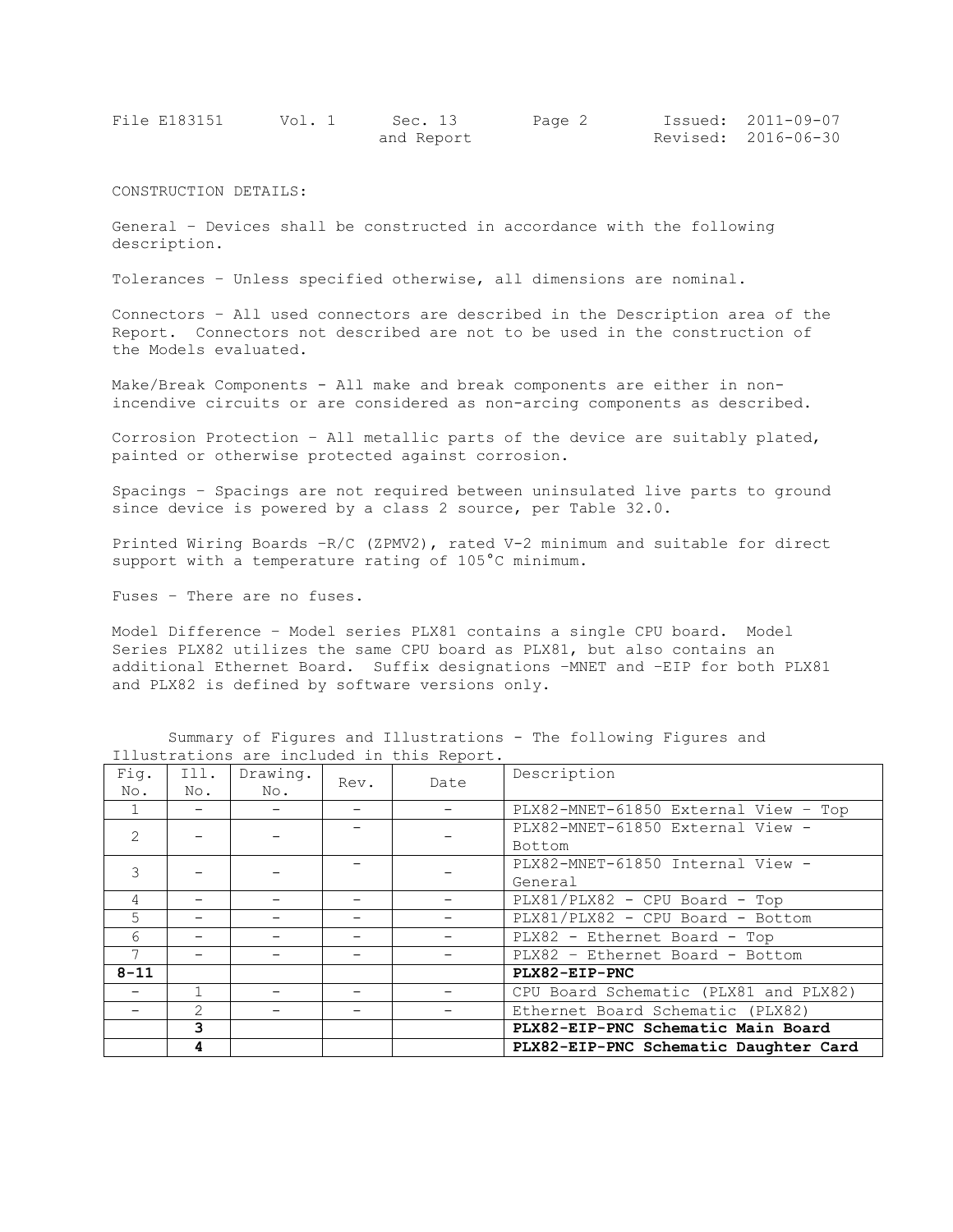| File E183151 | Vol. 1 | Sec. 13    | Page 3 | Issued: 2011-09-07  |
|--------------|--------|------------|--------|---------------------|
|              |        | and Report |        | Revised: 2016-06-30 |

## MARKINGS:

The following markings shall appear on the device.

- 1. Listee's name.
- 2. Electrical ratings including the wording "Class 2" next to voltage marking.
- 3. Model number.
- 4. Optional Operating temperature code "T5"
- 5. Ambient temperature as described under Environmental Ratings.
- 6. Hazardous location designation Class I, Division 2, Groups A, B, C, D.
- 7. Date code or serial number referencing date of manufacture.

INSTALLATION AND OPERATING INSTRUCTIONS:

An installation manual shall be provided with each unit to direct the user on proper installation and operation of the device.

**THIS EQUIPMENT IS AN OPEN-TYPE DEVICE AND IS MEANT TO BE INSTALLED IN AN ENCLOSURE SUITABLE FOR THE ENVIRONMENT SUCH THAT THE EQUIPMENT IS ONLY ACCESSIBLE WITH THE USE OF A TOOL.** 

\*

\*

SUITABLE FOR USE IN CLASS I, DIVISION 2, GROUPS A, B, C AND D HAZARDOUS LOCATIONS, OR NONHAZARDOUS LOCATIONS ONLY.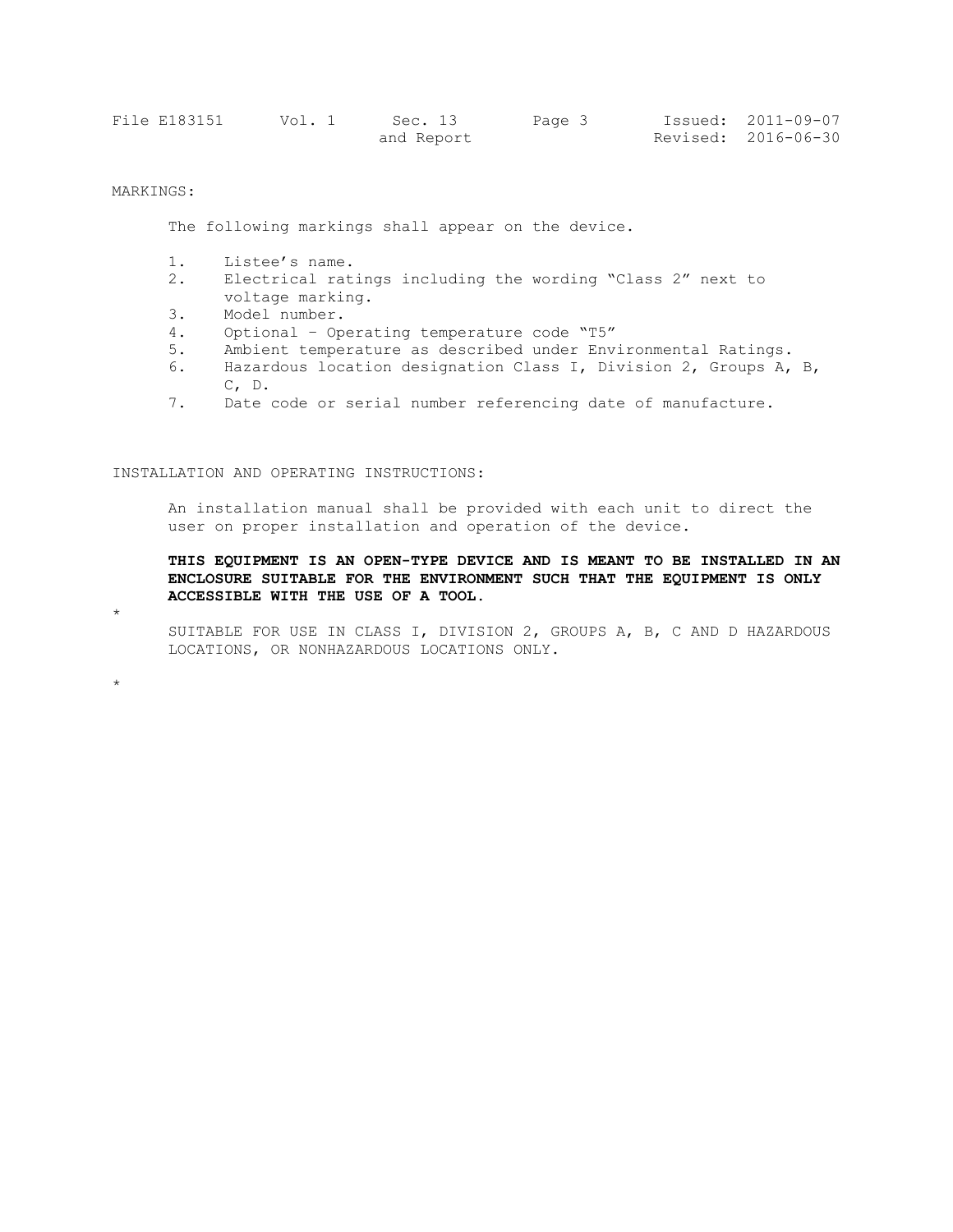| File E183151 | Vol. 1 | Sec. 13    | Page 4 | Issued: 2011-09-07  |
|--------------|--------|------------|--------|---------------------|
|              |        | and Report |        | Revised: 2011-09-09 |

MODEL Series PLX81 and PLX82T EXTERNAL AND INTERNAL VIEW FIGS. 1 THROUGH 7

General – Figs. 1 and 2 show the overall external view, and Figs. 2 through 7 show the internal view of Model Series PLX81 and PLX82 as noted for each specific model series below. The difference between model series PLX81 and PLX82 is: PLX81 contains a single CPU board, and PLX82 contains the same CPU board as PLX81, and an additional Ethernet board. \*Model **PLX81-MNET-61850** and **PLX82-MNET-61850** is representative of model **PLX81-EIP-61850** and **PLX82-EIP-61850,** respectively. Construction of above named models is the same. The model suffix designations are defined by the software loaded on each module.

- 1. Case Aluminum, approximately 136.5 by 106.4 by 50.8 mm, 1.3 mm minimum thickness.
- 2. Power Connector (J2) 3 Pin connector. Mechanically secured with two screws.
- 3. LAN Connector (J6) RJ45 type connector. Secured with a  $90^\circ$  latching.
- 4. LAN Connector (J2) PLX82 only Located on Ethernet board. RJ45 type connector. Secured with a 90° latching.
- 5. Jumpers (JP1, JP2) PLX82 only Located on Ethernet board. Secured with friction. Mass is less than 1.5g.
- 6. SD Card Reader Located on the bottom of the CPU board. Uses mechanical securement when SD card is installed. Location of the reader (on the bottom of the unit) prevents card from disconnecting.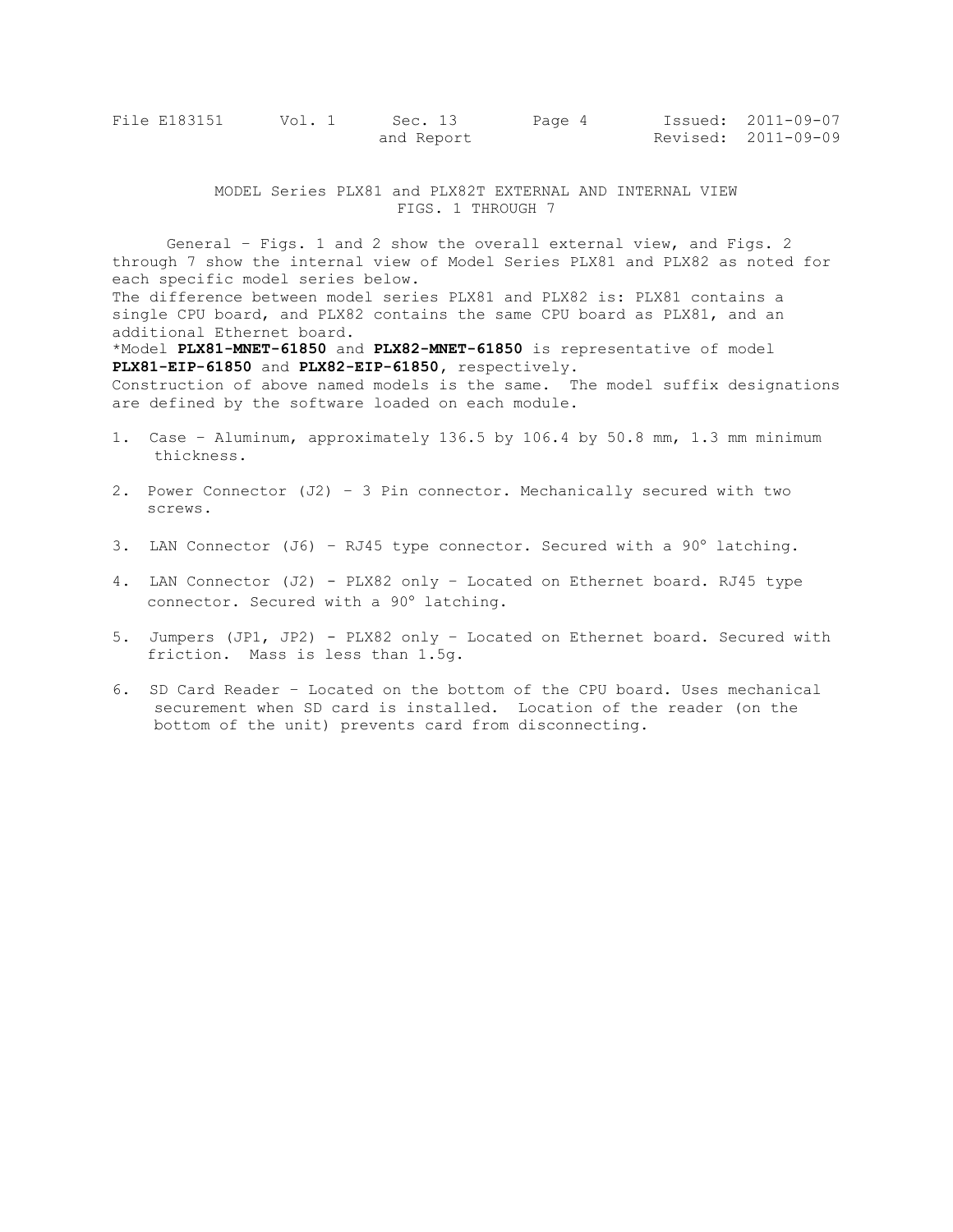## MODEL PLX82-EIP-PNC FIGS. 8-11

General – Fig 8 to 11 show the internal and external view of the PLX82- EIP-PNC device. Model PLX82-EIP-PNC is considered a representative of models PLX82-MBTCP-PNC, PLX81-EIP-CCLNK, PLX81-MBTCP-CCLNK, PLX81-EIP-PBM, PLX81- MBTCP-PBM, PLX81-EIP-PBS, PLX81-MBTCP-PBS, PLX82-EIP-ECATM, PLX82-MBTCP-ECATM, PLX82-EIP-ECATS, PLX82-MBTCP-ECATS, PLX81-EIP-CAN and PLX81-MBTCP-CAN. The only difference between the models is firmware and interface on the Hilscher module.

The main card board number for all the models is 046-0145, with an alternate card number of 045-0147. The 045-0147 alternate card has additional resistors, capacitors, diodes and IC's that are unpopulated on the board. The daughter card number is 045-0142.

|                              | PCBAS        |                     |              |               |                          |
|------------------------------|--------------|---------------------|--------------|---------------|--------------------------|
| Product                      | Main         | Alt Main            | Daughter     | Hilscher      | Alt Hilscher             |
|                              | Card         | Card                | Card         | Module        | Module                   |
| PLX82-EIP-PNC                | $045 - 0145$ | $045 - 0147$        | $045 - 0142$ | COMX 100CA-RE |                          |
| PLX82-MBTCP-PNC              | $045 - 0145$ | $045 - 0147$        | $045 - 0142$ | COMX 100CA-RE | $\overline{\phantom{0}}$ |
| PLX81-EIP-CCLNK              | $045 - 0145$ | $045 - 0147$        | $045 - 0142$ | COMX 10CA-CCS | $\overline{\phantom{0}}$ |
| PLX81-MBTCP-<br><b>CCLNK</b> | $045 - 0145$ | $045 - 0147$        | $045 - 0142$ | COMX 10CA-CCS | $\overline{\phantom{0}}$ |
| $PI.X81 - ETP - PRM$         | $045 - 0145$ | $045 - 0147$        | $045 - 0142$ | COMX 100CA-DP | $\equiv$                 |
| PLX81-MBTCP-PBM              | $045 - 0145$ | $045 - 0147$        | $045 - 0142$ | COMX 100CA-DP | -                        |
| $PI.X81 - ETP - PBS$         | $045 - 0145$ | $045 - 0147$        | $045 - 0142$ | COMX 100CA-DP | $\overline{\phantom{0}}$ |
| PLX81-MBTCP-PBS              | $045 - 0145$ | $045 - 0147$        | $045 - 0142$ | COMX 100CA-DP |                          |
| PLX82-EIP-ECATM              | $045 - 0145$ | $045 - 0147$        | $045 - 0142$ | COMX 100CA-RE | $\overline{\phantom{a}}$ |
| PLX82-MBTCP-<br><b>ECATM</b> | $045 - 0145$ | $045 - 0147$        | $045 - 0142$ | COMX 100CA-RE | $\overline{\phantom{0}}$ |
| PLX82-EIP-ECATS              | $045 - 0145$ | $045 - 0147$        | $045 - 0142$ | COMX 100CA-RE | $\qquad \qquad -$        |
| PLX82-MBTCP-<br>ECATS        | $045 - 0145$ | $\sqrt{045} - 0147$ | $045 - 0142$ | COMX 100CA-RE | $\overline{\phantom{0}}$ |
| PLX81-EIP-CAN                | 045-0145     | $045 - 0147$        | $045 - 0142$ | COMX 100CA-CO | COMX 10CA-COS            |
| PLX81-MBTCP-CAN              | 045-0145     | $045 - 0147$        | $045 - 0142$ | COMX 100CA-CO | COMX 10CA-COS            |

1. Case – Aluminum, approximately 136.5 by 106.4 by 50.8 mm, 1.3 mm minimum thickness.

Main Card

- 1. Power Connector (P1) R/C (XCFR2/8), One provided. Three (3) Pin terminal block, manufactured by, WEIDMUELLER INTERFACE GMBH & CO KG (E60693), type BL 3.5/3/270F. (Suitable for Field wiring, 28-14 AWG). Plug is secured to header with screws.
- 2. Ethernet Connectors Up to Three (3) may be provided. Mechanically secured by latching mechanism.